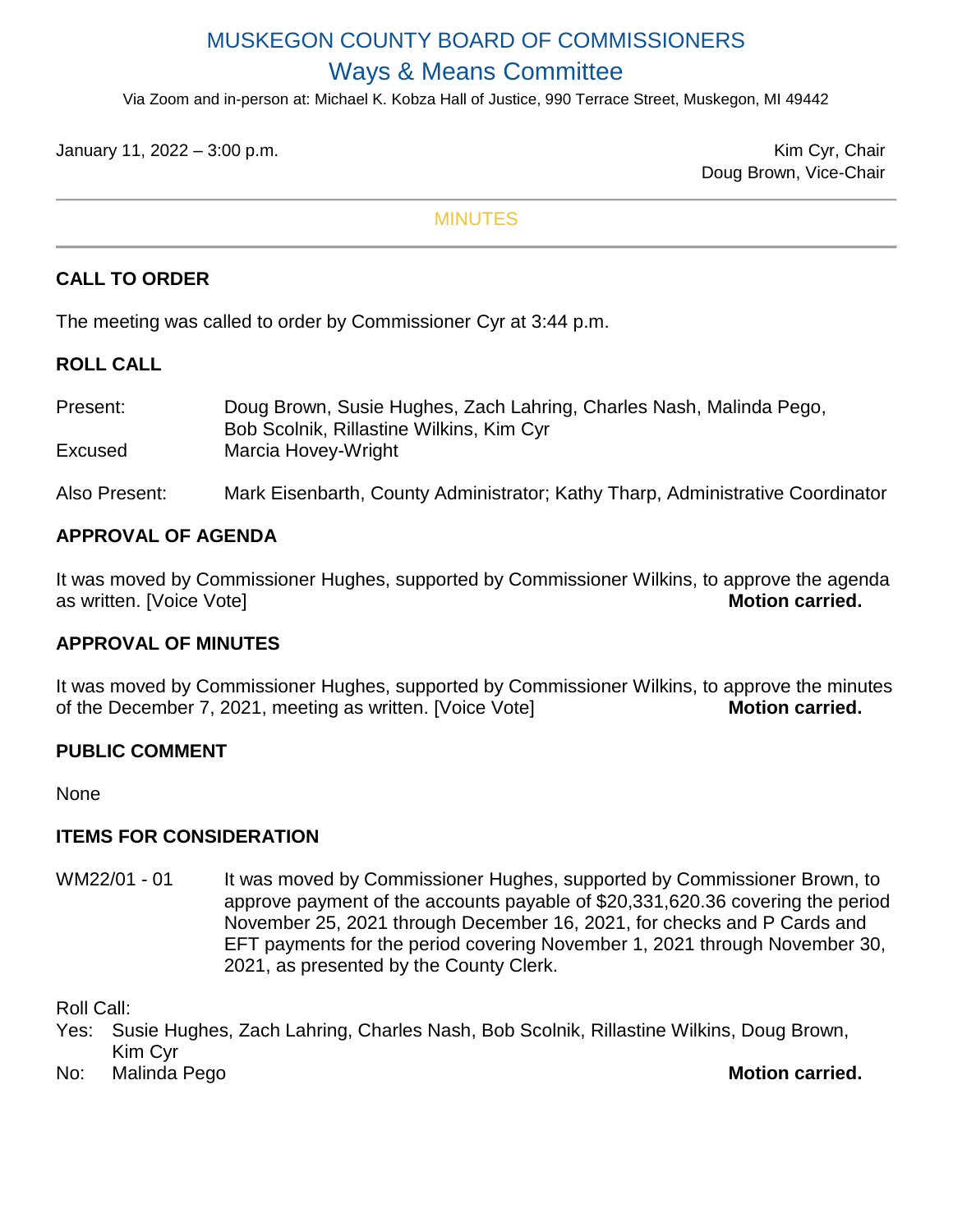Ways & Means Committee Minutes – January 11, 2022 Page 2

WM212/01 - 02 It was moved by Commissioner Wilkins, supported by Commissioner Hughes, to approve the amended County of Muskegon Financial Policies.

Roll Call:

Yes: Zach Lahring, Charles Nash, Malinda Pego, Bob Scolnik, Rillastine Wilkins, Doug Brown, Susie Hughes, Kim Cyr No: None **Motion carried.**

WM22/01 - 03 It was moved by Commissioner Nash, supported by Commissioner Brown, to establish a balanced budget of \$308,100 for the Raise the Age program and approve labor distribution changes accordingly.

Roll Call:

- Yes: Malinda Pego, Robert Scolnik, Rillastine Wilkins, Doug Brown, Susie Hughes, Zach Lahring, Kim Cyr
- No: Charles Nash **Motion carried.**
- WM22/01 04 It was moved by Commissioner Hughes, supported by Chairman Scolnik, to approve the purchase of Pivot Point Software at \$24,351.71 as a sole source and 8 iPads for \$6,279.84 with a data plan from the MiDeal agreement with Verizon and adjust the budget accordingly.

Roll Call:

Yes: Malinda Pego, Robert Scolnik, Rillastine Wilkins, Doug Brown, Marcia Hovey-Wright, Susie Hughes, Charles Nash, Kim Cyr

No: Zach Lahring **Motion carried.**

# **UNFINISHED BUSINESS**

None

**NEW BUSINESS**

None

**PUBLIC COMMENT**

None

# **FINAL BOARD COMMENT**

None